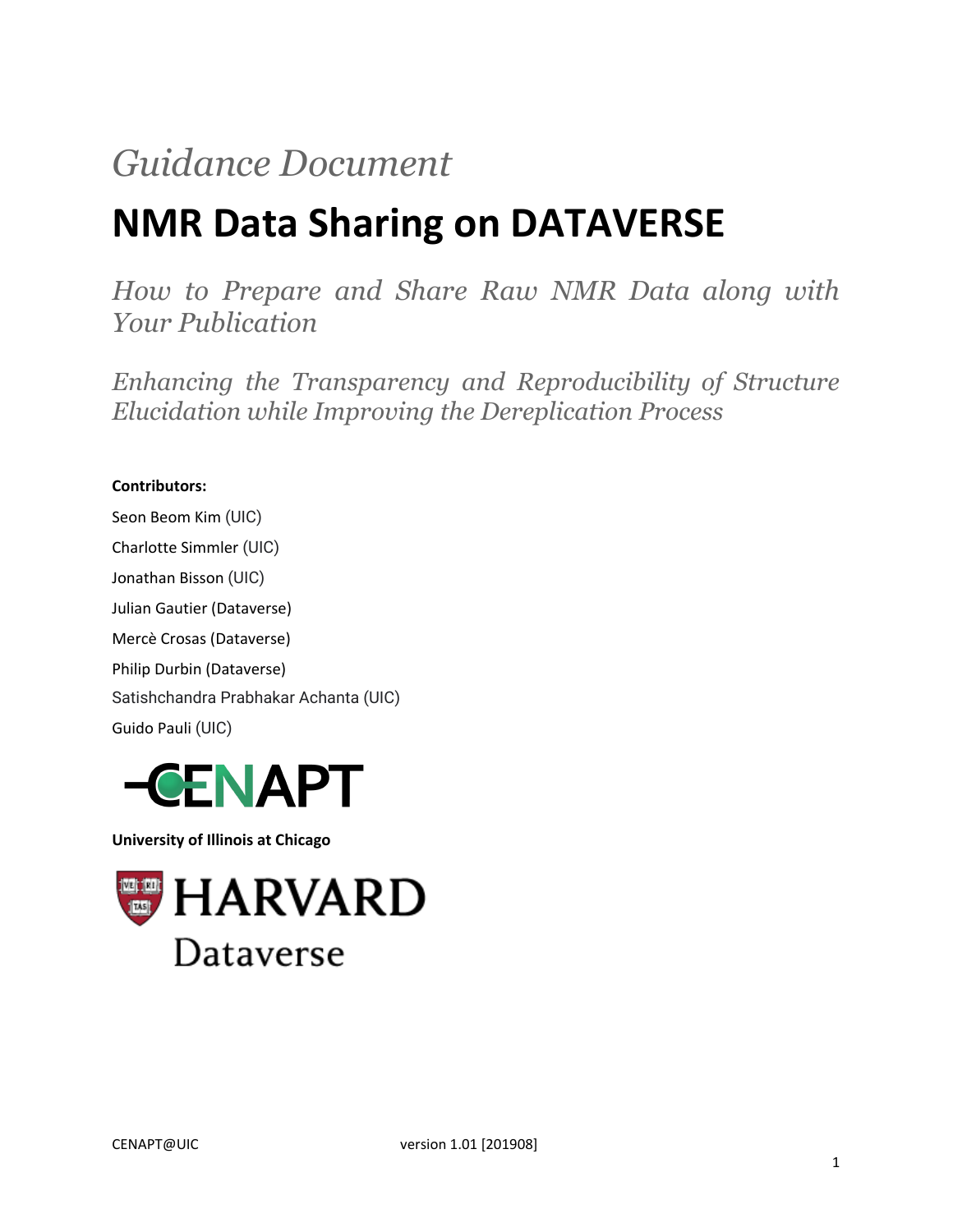## **Overview**

Consider in advance that you will need

- The raw NMR data
- The annotated, fully assigned  $^{4}$ H and  $^{13}$ C NMR spectra in some electronic format.

The file names should be chosen such that users will understand intuitively the content of each file. The steps are as follows:

**Step 1** Create a new Dataset

**Step 2** Describe the detailed Metadata

**Step 3** Upload NMR data files on Dataset

**Step 4** Describe the uploaded NMR data

## **Stepwise Process**

## **A. Steps 1-2: Create A New Dataset and Fill in the Metadata**

- ➢ Testing the creation of a dataset only try on the **Demo Version Dataverse** [\(https://demo.dataverse.org](https://demo.dataverse.org/))
- $\triangleright$  you can create your own dataverse (for your laboratory publications for example) and create a **new dataset** [\(https://dataverse.harvard.edu/](https://dataverse.harvard.edu/)) within this dataverse.
- ➢ Your dataset will now have an attributed DOI

| <b>HARVARD</b><br>Dataverse                       |                                                                                                            | Search -<br>About                                                      | User Guide<br>Support<br>Seon Beom Kim -      |
|---------------------------------------------------|------------------------------------------------------------------------------------------------------------|------------------------------------------------------------------------|-----------------------------------------------|
| Deposit and share your data. Get academic credit. |                                                                                                            | Organize datasets and gather metrics in your own repository.           |                                               |
|                                                   | Harvard Dataverse is a repository for research data. Deposit data and code here.                           | A dataverse is a container for all your datasets, files, and metadata. |                                               |
| 82,260 datasets 6,436,086 downloads               |                                                                                                            | 3,184 dataverses                                                       |                                               |
| Add a dataset +                                   | Click!                                                                                                     | Add a dataverse +                                                      |                                               |
| <b>Test title Draft Unpublished</b>               | Kim, Seon Beom, 2019, "Test title", https://doi.org/10.7910/DVN/KUZTX0, Harvard Dataverse, DRAFT VERSION @ |                                                                        | " Cite Dataset -                              |
|                                                   |                                                                                                            |                                                                        | <b>O</b> Learn about Data Citation Standards. |
| <b>Description</b>                                | Test Description (2019-04-02)                                                                              |                                                                        |                                               |
| <b>Subject</b>                                    | Chemistry                                                                                                  |                                                                        |                                               |
| Keyword                                           | Test term                                                                                                  |                                                                        |                                               |
| <b>Related Publication</b>                        | Test Citation issn: test                                                                                   |                                                                        |                                               |
| <b>Notes</b>                                      | <b>Test Note</b>                                                                                           |                                                                        |                                               |
| Tap here!                                         |                                                                                                            |                                                                        | <b>Specify contents in</b>                    |
| <b>Files</b><br>Metadata<br><b>Terms</b>          | <b>Versions</b>                                                                                            |                                                                        | the metadata                                  |
|                                                   |                                                                                                            |                                                                        | $Add + Edit Metadata$                         |
| Citation Metadata                                 |                                                                                                            |                                                                        |                                               |
| <b>Dataset Persistent ID</b>                      | doi:10.7910/DVN/KUZTX0                                                                                     |                                                                        |                                               |
| Title                                             | <b>Test title</b>                                                                                          |                                                                        |                                               |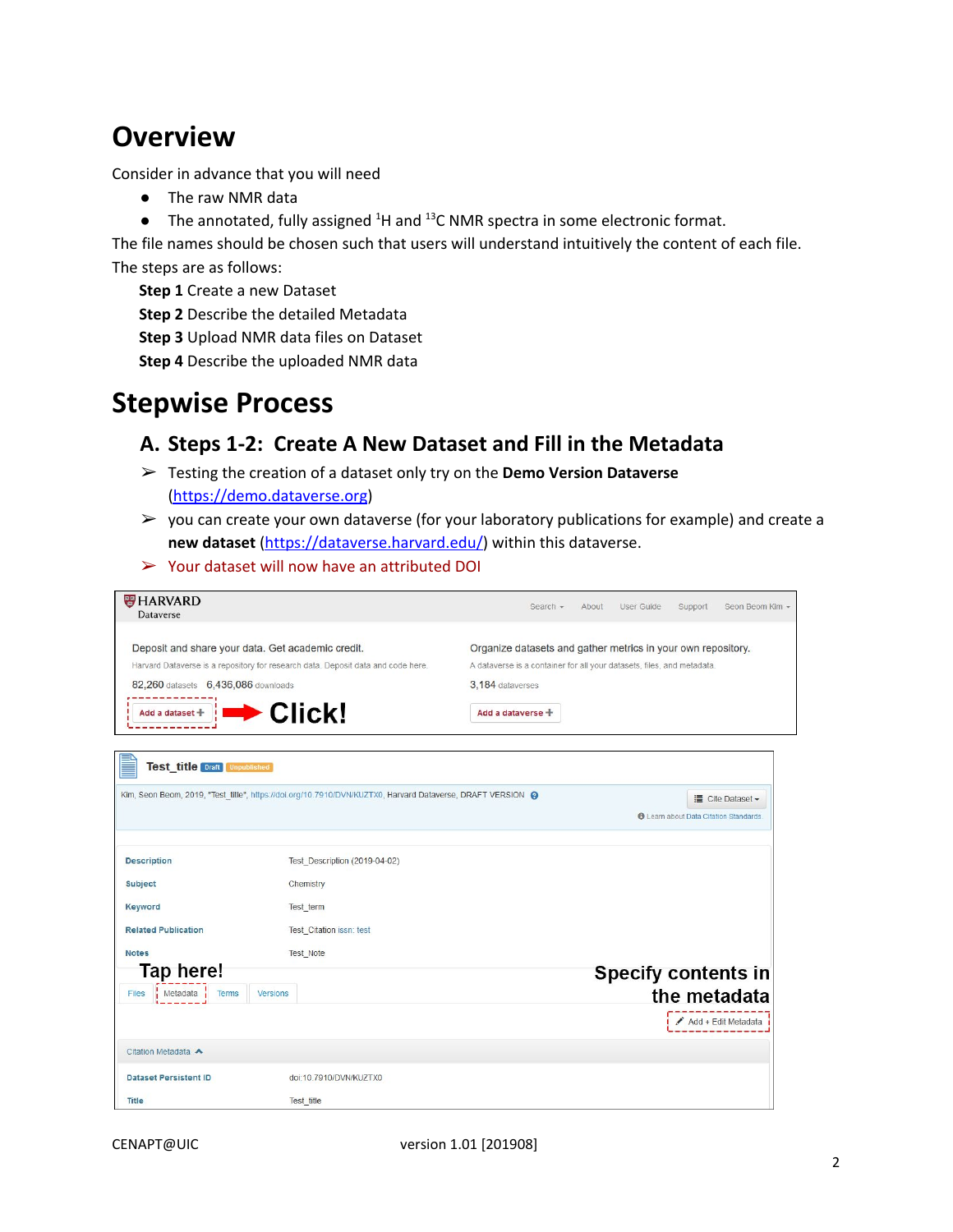#### **METADATA**

| ! Title *                                                                                       | Enter title                                                    |                                                         |
|-------------------------------------------------------------------------------------------------|----------------------------------------------------------------|---------------------------------------------------------|
| Full title by which<br>the Dataset is known.                                                    | Add "Replication Data for" to Title                            |                                                         |
| i Author <sup>*</sup>                                                                           | Name*                                                          | <b>Affiliation</b>                                      |
| The person(s), corporate                                                                        | Kim. Seon Beom                                                 | University of Illinois at Chicago                       |
| body(ies), or agency(ies)<br>responsible for                                                    | <b>Identifier Scheme</b>                                       | Identifier                                              |
| creating the work.                                                                              | Select                                                         |                                                         |
| Contact <sup>*</sup><br>The contact(s)<br><b>for this Dataset</b>                               | <b>Name</b><br>Kim. Seon Beom<br>$E$ -mail*<br>skim592@uic.edu | <b>Affiliation</b><br>University of Illinois at Chicago |
|                                                                                                 |                                                                |                                                         |
| <b>Description</b><br>A summary describing<br>the purpose, nature,<br>and scope of the Dataset. | <b>O</b> This field supports only certain HTML tags.<br>Text*  |                                                         |
|                                                                                                 | Date                                                           |                                                         |

- **● Title:** The title can be related to the type of compounds described in the NMR data or to your research article.
- **Author:** Add authors with name, affiliation, identifier (e.g ORCID #). Use your ORCID only, avoid the other author identifier schemes such as ISNI. If you do not have a ORCID, create one!
- **Contact:** Indicate who among the authors will be the contact for this dataset.
- **Description:** Indicate what this dataset contains
	- Purpose of the research (see also Related publication below)
	- $\circ$  Describe the NMR dataset (1D;  $^{1}$ H and  $^{13}$ C, 2D; COSY, HSQC, HMBC) with the name of your structure, its Pubchem ID if known (with **http://link**)
	- Indicate whether you also performed a purity determination of the corresponding compounds
- **Subject:** Choose the specific subject categories : eg. Chemistry
- **Keyword:** will help scientists to find your datasets in the repository (structure elucidation, quantitative NMR, NMR raw data). Just fill Term, unless you are using ontologies.
- **Related publication: IMPORTANT**

**HERE you can actually link your dataset to your (just published) research article by adding its** DOI. Also if your article is not yet published when you release your data, you can still add this **information later. Everything stays together and related to each other.**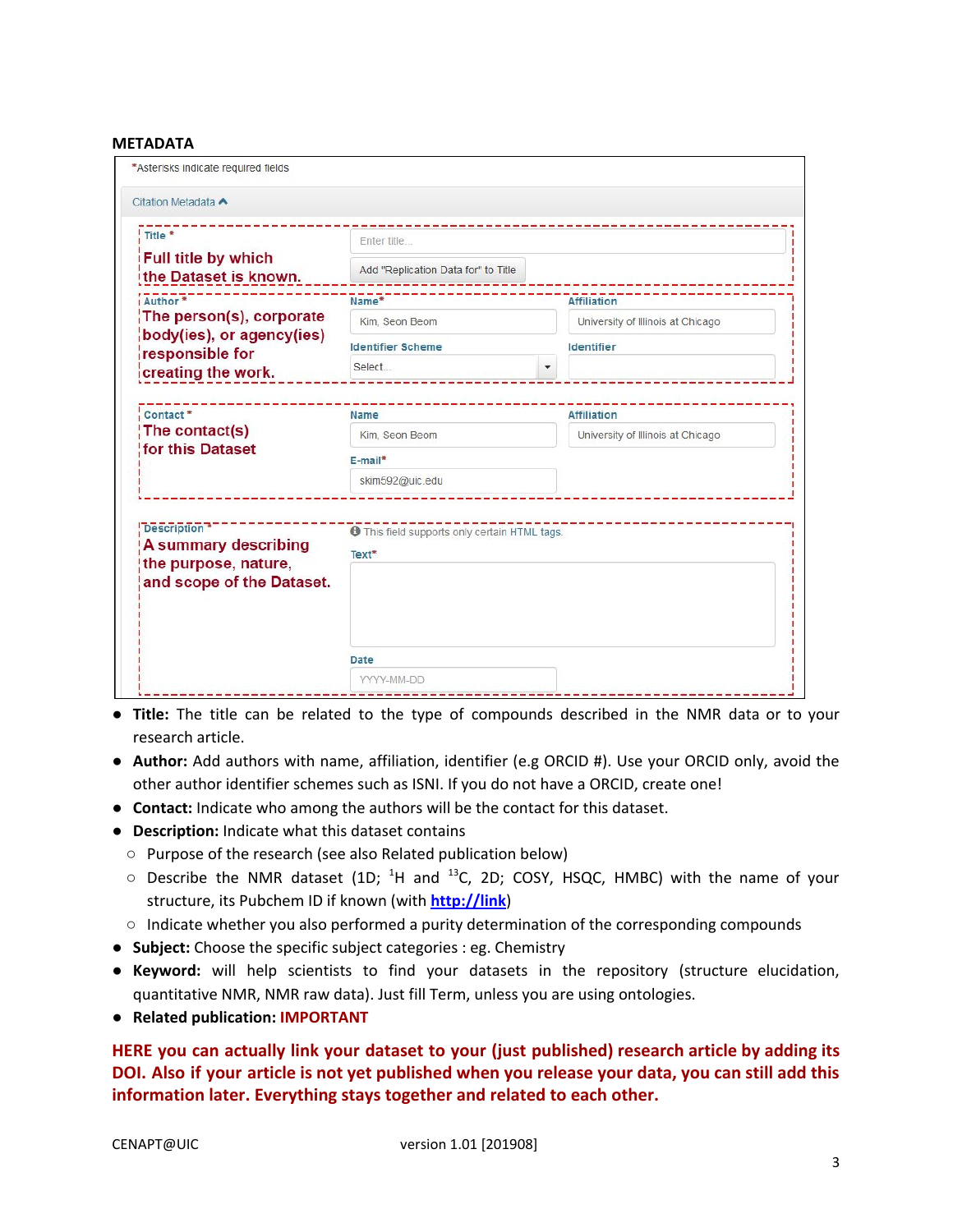| Domain-specific subject<br>Categories that are topically<br><b>Irelevant to the Dataset.</b> | Agricultural Sciences<br>Arts and Humanities<br>Astronomy and Astrophysics<br><b>Business and Management</b><br>Chemistry |                   |           |
|----------------------------------------------------------------------------------------------|---------------------------------------------------------------------------------------------------------------------------|-------------------|-----------|
| Keyword                                                                                      | <b>Term</b>                                                                                                               | <b>Vocabulary</b> |           |
| Key terms that<br>describe important                                                         |                                                                                                                           |                   | $\ddot{}$ |
| aspect of the Dataset                                                                        | <b>Vocabulary URL</b>                                                                                                     |                   |           |
|                                                                                              | Enter full URL, starting with http://                                                                                     |                   |           |
| Related Publication                                                                          | <b>Citation</b>                                                                                                           |                   |           |
| Publications that<br>luse the data<br><b>from this Dataset</b>                               |                                                                                                                           |                   | $+$       |
|                                                                                              | <b>ID Type</b>                                                                                                            | <b>ID Number</b>  |           |
|                                                                                              | Select<br>$\blacktriangledown$                                                                                            |                   |           |
|                                                                                              | <b>URL</b>                                                                                                                |                   |           |
|                                                                                              | Enter full URL, starting with http://                                                                                     |                   |           |
| ! Notes<br><b>Additional important</b><br><b>Information</b><br><b>labout the Dataset</b>    |                                                                                                                           |                   |           |
|                                                                                              | Kim, Seon Beom                                                                                                            |                   |           |
| <b>Depositor</b>                                                                             |                                                                                                                           |                   |           |

| Contributor                                                                                      | <b>Type</b>         |   | <b>Name</b>                         |
|--------------------------------------------------------------------------------------------------|---------------------|---|-------------------------------------|
| I The organization or person<br>  responsible for either collecting,<br>! managing, or otherwise | Select              | ٠ | FamilyName, GivenName or Organizati |
| contributing in some form to the<br>I deveolpment of the resource.                               |                     |   |                                     |
| Grant Information                                                                                | <b>Grant Agency</b> |   | <b>Grant Number</b>                 |
| Add grant here                                                                                   |                     |   |                                     |

- **● Subtitle: you can possibly** add a secondary title or certain limitations on the main title.
- **Alternative Title:** A title which commonly referred or abbreviation of the title.
- **Producer:** Person or organization with the financial or administrative responsibility over this Dataset
- **Producer Date:** Date when the data collection or other materials were produced (not distributed, published or archived)
- **Production Place:** The location where the data collection and any other related materials were produced.
- **Contributor: DON'T FORGET TO ACKNOWLEDGE ANYBODY WHO PARTICIPATED IN DATA ACQUISITION!**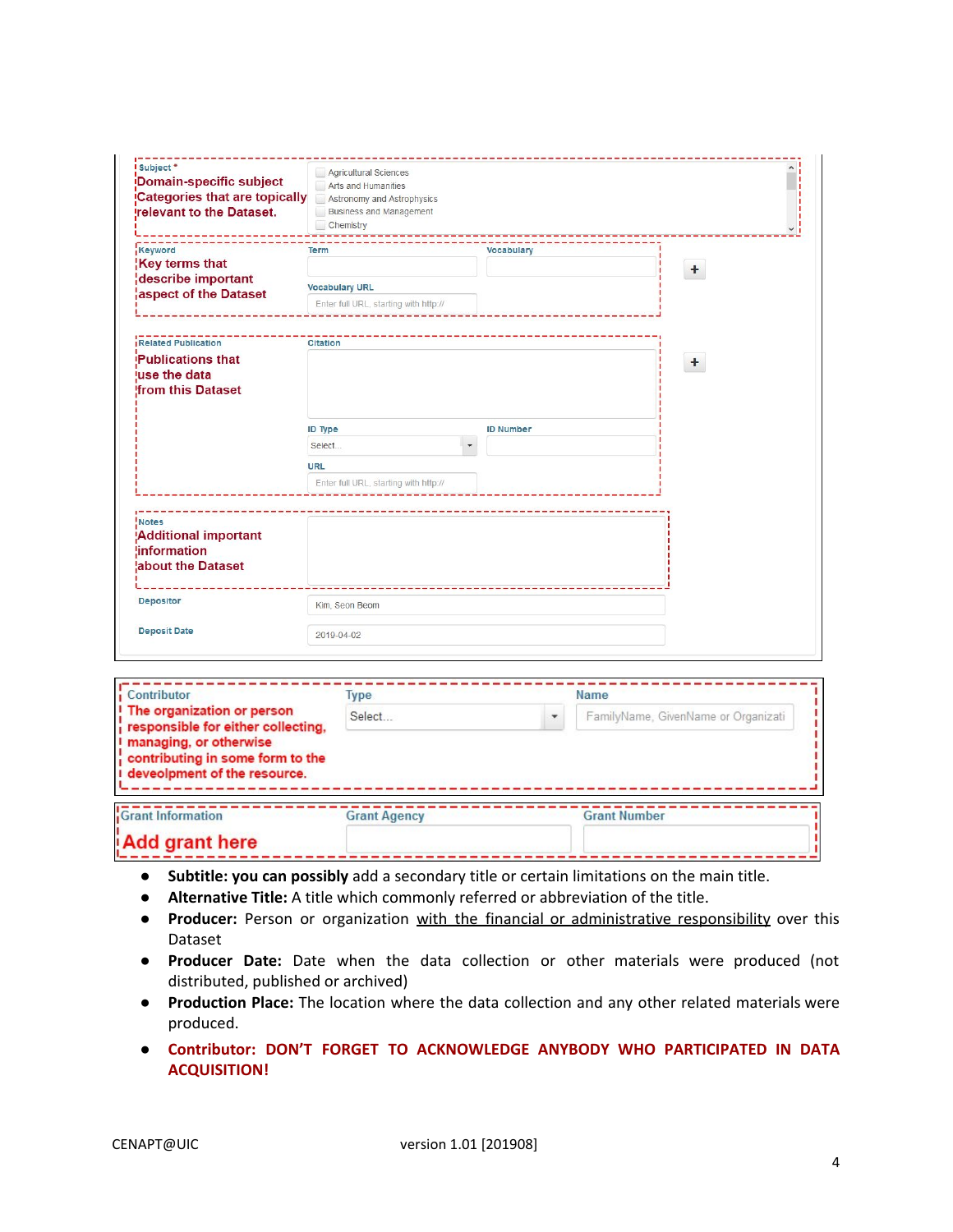## **B. Steps 2-3: Prepare and upload your NMR data**

| Files                                                         |                                                                                                      |
|---------------------------------------------------------------|------------------------------------------------------------------------------------------------------|
|                                                               | For more information about supported file formats, please refer to the User Guide.                   |
| Upload with HTTP via your browser                             |                                                                                                      |
|                                                               | <b>O</b> File upload limit is 2.5 GB per file. Select files or drag and drop into the upload widget. |
| + Select Files to Add                                         |                                                                                                      |
| Also, possible via the dropbox.<br>Select files from Dropbox. | Drag and drop files here.                                                                            |
| Upload from Dropbox                                           |                                                                                                      |
|                                                               |                                                                                                      |
|                                                               | Metadata Tip: After adding the dataset, click the Edit Dataset button to add more metadata.          |
| <b>Save Dataset</b><br>Cancel                                 |                                                                                                      |

#### **● Prepare your NMR data on your personal computer:**

#### **Create your data folder containing the following information**

#### **1. Folder with all the raw 1D and 2D NMR data**

- a. Name your folder with Compound\_Magneticstrength\_Solvent\_NMRdataformat Example Naming: NameOfCpd\_RawNMRdata\_TypeOfInstr\_Solv\_MagFld Basically the name of your folder should contain essential information describing your NMR data
- b. Each spectrum/subfolder within this folder should have its title: Example: <sup>1</sup>H, gCOSY, HSQC, <sup>13</sup>C\_DEPT135

#### **2. Folder containing the "jdx" formats of all your 1D and 2D NMR data (optional)**

**a.** With the same name scheme and title as described above Example Naming: NameOfCpd\_NMRdata\_TypeOfInstr\_Solv\_MagFld.jdx Offering you NMR data as jdx. format should allow a more "universal" use of your data with different NMR software or platforms.

#### **3. PDF/ png files with fully assigned/annotated <sup>1</sup>H and <sup>13</sup> NMR spectra**

Although it is not absolutely necessary for sharing your NMR data, this type of document will facilitate the interpretation of your data. The annotated spectra go hand in gloves with any of your publication related to the description of new structures. Such document will promote transparency, and is educational at the same time!

a. If the structure is complex, create a document with expansion of the region of interest for more clarity, and then save/export your compiled documents in PDF (or png) formats.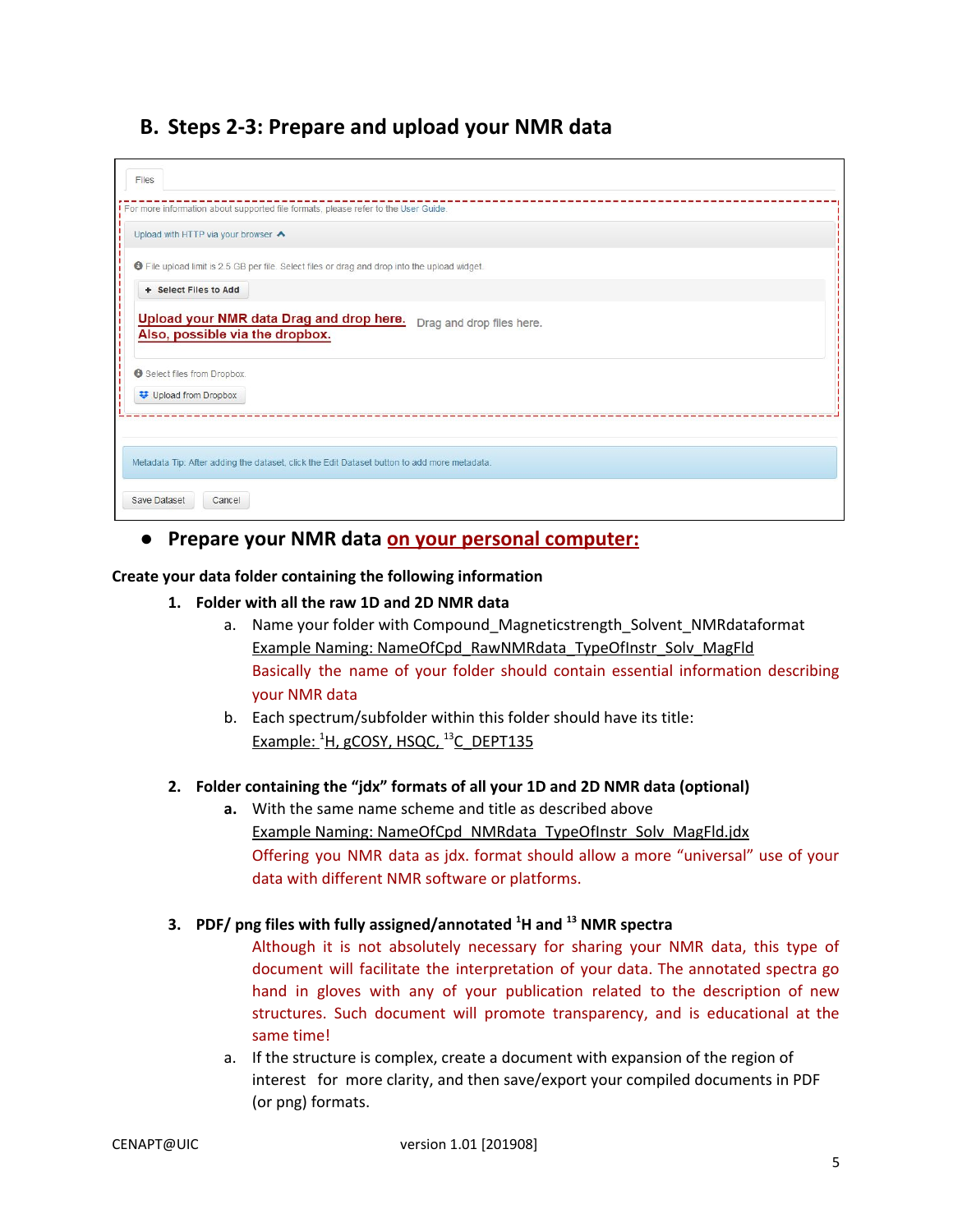b. Name your document with essential information: Example Naming: NameOfCpd\_annotated\_NMRspct\_Solv\_MagFid.pdf

#### **4. The structure of your compound as a ".mol" file**

a. Name of compound (e.g. TestCpd01) Example Naming: NameOfCpd.mol

#### **5. Folder with quantitative NMR analysis**

If you use quantitative NMR (qNMR) for purity determination or quantitation of compounds. This folder should contain all the elements necessary to reproduce or calculate the purity of your compound.

- a. <sup>1</sup>H NMR spectrum acquired under quantitative conditions (Bruker format or \*jdf, and \*jdx)
- b. The calculation spreadsheet used to determine the purity, using a calibrant or the 100% method

See also <https://gfp.people.uic.edu/qnmr/content/qnmrcalculations/index.html>

c. The annotated <sup>1</sup>H NMR spectrum with the integrales for each considered signals (\*pdf or \*png)

#### **Example of your dataset on your personal computer:**

| Name                                                       | Date modified      | Type                | Size  |
|------------------------------------------------------------|--------------------|---------------------|-------|
| TestCpd01_HiFSA_Solv_MagFld                                | 4/3/2019 11:12 AM  | File folder         |       |
| TestCpd01_jdx_Solv_MagFld                                  | 4/3/2019 1:03 PM   | File folder         |       |
| TestCpd01_TestInstr_Solv_MagFId                            | 4/3/2019 11:11 AM  | File folder         |       |
| TestCpd01.mol                                              | 11/13/2017 3:52 PM | Molecule Definition | 3 KB  |
| FestCpd01_Annot_1HNMRspec_Solv_Magfld.pdf                  | 2/23/2018 3:29 PM  | Adobe Acrobat D     | 48 KB |
| ø<br>TestCpd01_Annot_1HNMRspec_Solv_Magfld.png             | 12/7/2017 5:35 PM  | PNG File            | 59 KB |
| TestCpd01_Annot_13CNMRspec_Solv_Magfld.pdf<br>周            | 2/23/2018 3:35 PM  | Adobe Acrobat D     | 71 KB |
| $\mathbf{r}$<br>TestCpd01_Annot_13CNMRspec_Solv_Magfld.png | 2/23/2018 3:25 PM  | PNG File            | 46 KB |

Note: [HiFSA](https://gfp.people.uic.edu/rt/hifsa.htm) refers to <sup>1</sup>H iterative full spin analysis, i.e the complete description of your NMR spin parameters detailing altogether the chemical shifts, coupling constants and line width of your <sup>1</sup>H NMR spectrum.

### **● Upload your NMR data on your created Harvard Dataset**

| 1 File |                                                                                                                                    | Click Here!!<br>+ Upload Files |
|--------|------------------------------------------------------------------------------------------------------------------------------------|--------------------------------|
|        |                                                                                                                                    | Edit Files -                   |
| E      | test-1.zip<br>ZIP Archive - 1.5 MB - Apr 3, 2019 - 0 Downloads<br>MD5: 056fcac763dd71fe8202fc87538203a9<br><b>Test_Description</b> | Download                       |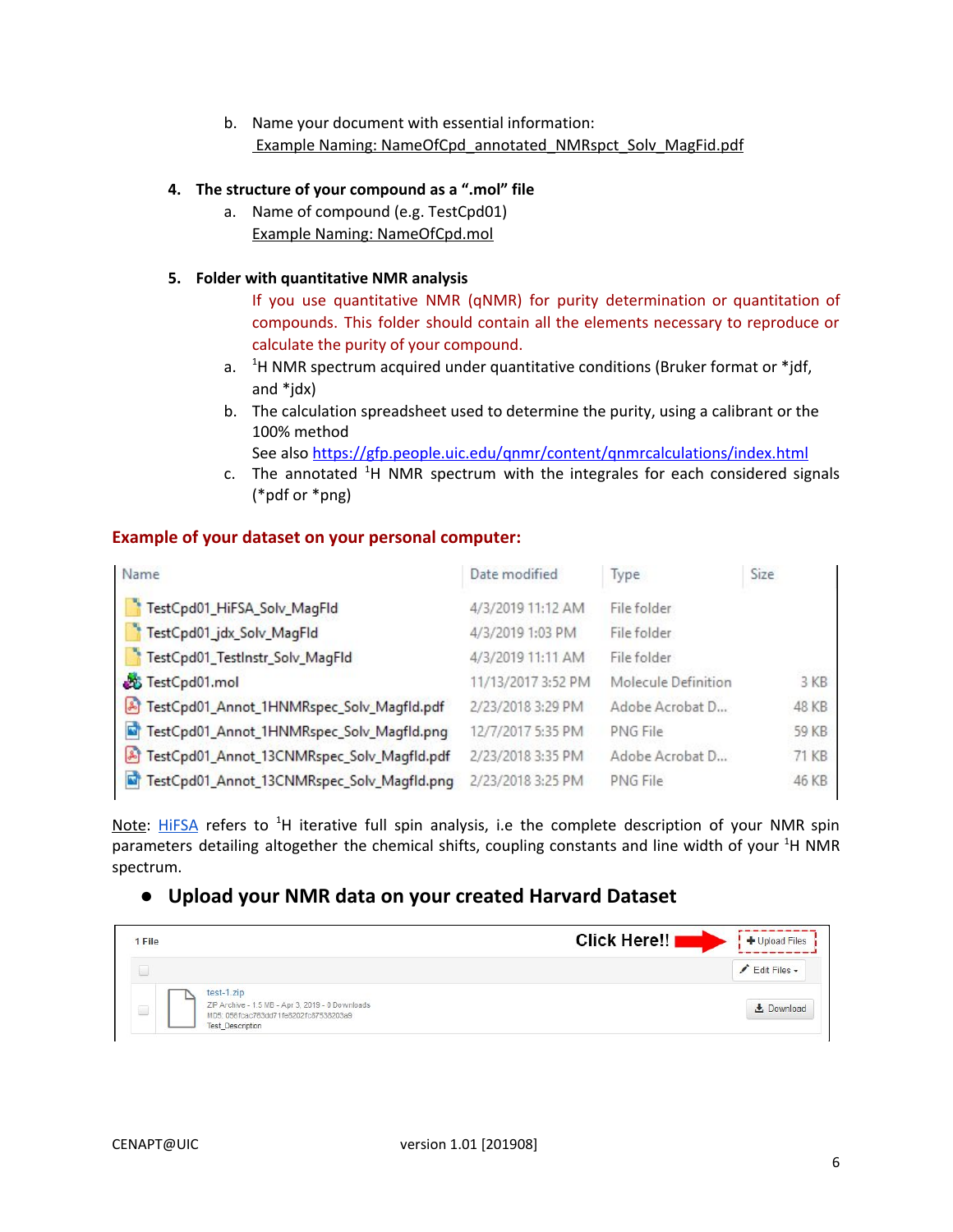| 1 to 2 of 2 Files                                                                                                                                                        |                 | + Upload Files      |
|--------------------------------------------------------------------------------------------------------------------------------------------------------------------------|-----------------|---------------------|
|                                                                                                                                                                          | $E$ dit Files - | L Download          |
| NameOfCpd_RawNMRdata_TypeOfInstr_Solv_MagFld.zip<br>ZIP Archive - 5.3 MB - Apr 3, 2019 - 0 Downloads<br>MD5: 449e6a68caeb4e784e0c4a5b78803995<br><b>Test description</b> |                 | $\bigstar$ Download |
| test-1.zip<br>ZIP Archive - 1.5 MB - Apr 3, 2019 - 0 Downloads<br>MD5: 056fcac763dd71fe8202fc87538203a9<br><b>Test Description</b>                                       |                 | $\bigstar$ Download |

**To keep your Bruker raw NMR data together in one single folder you may need to double zip\* your folder before uploading it. Otherwise a single zip is preferred for uploading your folder.**

|        |                                                                                                                     | $E$ dit $\sim$ |
|--------|---------------------------------------------------------------------------------------------------------------------|----------------|
| $\Box$ | Test rawNMRdata.jdf<br><b>File Name</b><br>File Path<br>application/x-jdf<br>MD5: f602b6af496bb9d2edbeed9e3d8e6d7b; | $Edt -$        |
|        | Description<br><b>Test_Description</b>                                                                              |                |

## **C. Step 4: Describe your data**

#### …………**.As important as your Overarching Metadata section**……………**.**

#### 1) **Describe the NMR information for your uploaded raw NMR data**

- Type of NMR spectroscopy (e.g. 1D and 2D)
- Type of NMR file (e.g. \*.jdx, Bruker fid and \*.jdf)
- NMR tube and Solvent (provider, batch, lot)
- Qty of compound analysed in the NMR tube
- Precise whether your compound has been isolated from natural source, synthetized, or whether it is a commercial compound
- Pubchem ID of structure (If already known compound)
- 2) **Describe the qNMR information for your uploaded quantitative analyses**
	- Method used for purity determination : EC (External Calibration), IC (Internal Calibration) or 100% Methods. See related article [here](https://pubs.acs.org/doi/10.1021/jm500734a).
	- Identity of the NMR calibrant, qty in the NMR tube
	- Qty of compound in the NMR tube
	- Volume of solvent in the tube
	- Purity certificate of your chosen NMR calibrant (e.g. CRM or 100% method qHNMR spectrum
	- Calculation [spreadsheet](https://gfp.people.uic.edu/rt/qHNMRpurityassay.html#qHNMRcalculations) utilized for the determination of purity
	- Annotated NMR spectrum with integrales used for purity determination
- ➔ **You can also check a few examples of uploaded NMR datasets at :** <https://dataverse.harvard.edu/dataverse/cenaptnmr>